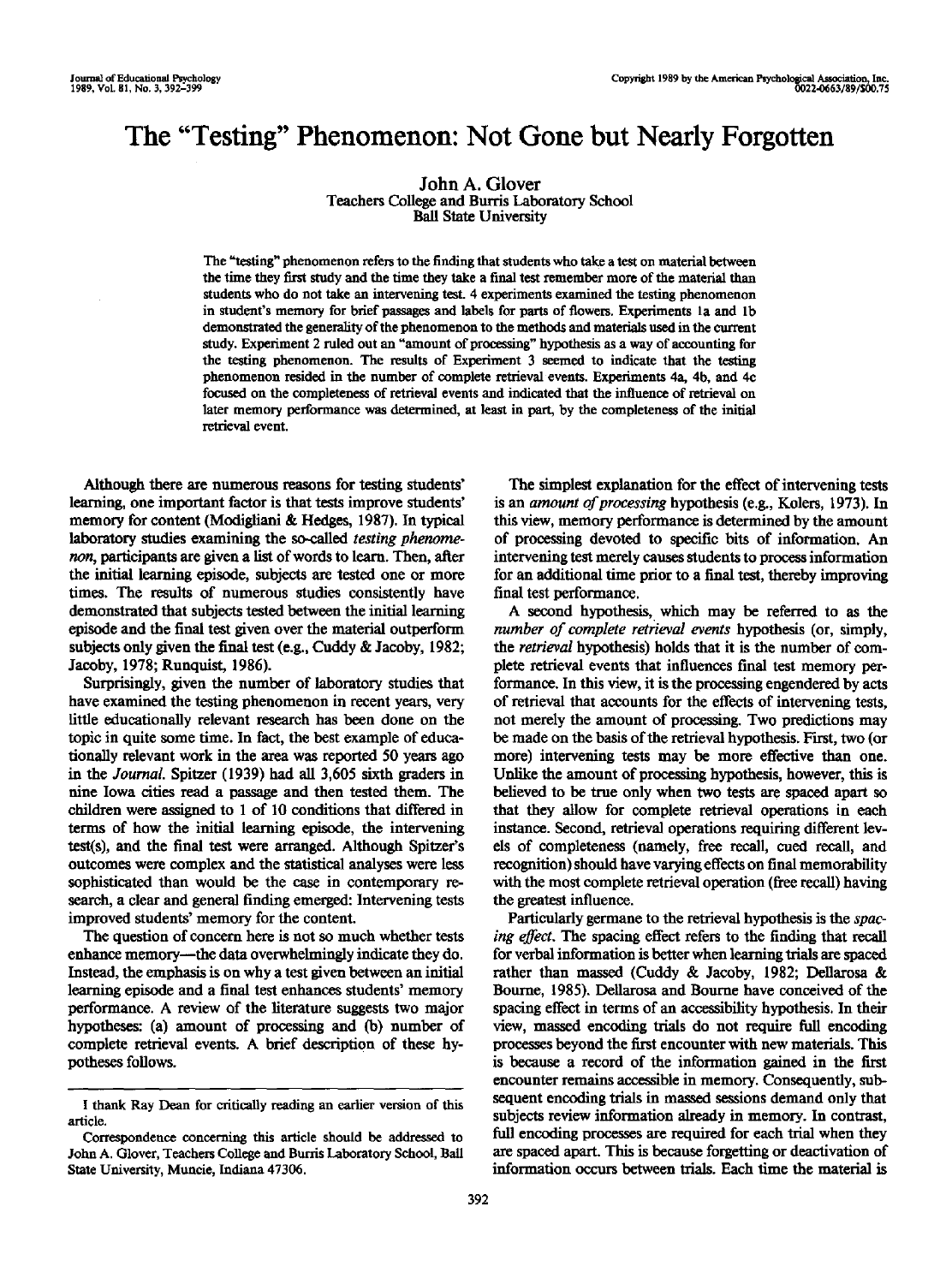encoded in spaced trials, complete encoding processes are required.

Tests are not encoding trials. Yet the kind of reasoning used by Dellarosa and Bourne (1985) to account for differences between massed and spaced encoding trials also may be pertinent for a consideration of retrieval trials. That is, it may be that massed retrieval trials are less effective than spacedapart retrieval trials because full retrieval processes are required only on the first retrieval trial in a massed session. On subsequent retrieval trials, the information necessary for the task is accessible in working memory, so subjects only need to review this information. In contrast, forgetting or deactivation should occur between spaced retrieval trials, thus necessitating full retrieval processes in each trial. At this point it is unclear whether retrieval is influenced in the same way as encoding. If so, it would seem that spaced-apart retrieval trials would be more beneficial to subsequent memory for the content than would massed retrieval trials.

The purpose of the current study was to examine the hypotheses described above in terms of how well they might account for the effects of intervening tests on students' memory. Overall, the focus was on students' memory for brief segments of prose and concepts being taught in class. Four experiments are presented as described below.

Experiments la and lb were conducted to determine whether the testing phenomenon would be observed with the methods and materials used here. In Experiment la, undergraduates read and studied a brief passage. Those in one condition returned 2 days later for an intervening test. Those in another condition did not Four days after the initial learning episode, all students were tested. Experiment lb was similar to Experiment la except that it was conducted with middle-school students, used regular instructional materials, and varied the form of tests.

Experiment 2 was designed to test the amount of processing hypothesis. In this experiment, subjects in one condition encoded the material, received an intervening test immediately thereafter, and took a final test 4 days later. Subjects in a second condition performed the same tasks but took the intervening test 2 days after the encoding episode. Times for encoding and times for testing were held equal in the two conditions. Consequently, if the amount of processing hypothesis were correct, no difference would be observed on students' final test performance. If a significant difference between the conditions emerged, the amount of processing hypothesis could be ruled out.

Experiment 3 was based on the results of Experiment 2. Only the spaced retrieval condition in Experiment 2 resulted in greater levels of final test memory performance. One way to account for this outcome is to argue that it is the number of complete retrieval events that enhances subsequent memory performance and that complete retrieval only occurred during the spaced intervening test. When the intervening test immediately followed encoding, the subjects still had the appropriate information active and accessible for review. Therefore, they did not retrieve (or at least fully retrieve) the information from memory. Experiment 2, however, was only a partial test of the retrieval hypothesis. If it is the number of complete retrieval events that influences subsequent memory performance, then multiple retrievals would have a more powerful effect than single retrievals. This would be the case, however, only when multiple retrievals are spaced apart because of a spacing effect similar to that observed in encoding trials. In other words, full retrieval processes would occur only when enough time has elapsed between retrieval trials to allow deactivation or forgetting of the information used by subjects during retrieval. To test this hypothesis, then, students in Experiment 3 were assigned to one of four conditions: single intervening test, two massed intervening tests, two spaced intervening tests, or a control. The critical contrast was between the conditions in which students encountered two massed or two spaced-apart intervening tests. If students in the spaced-apart condition outperformed those in the massed condition, the retrieval hypothesis would be supported. If performance in these two conditions was similar, the amount of processing hypothesis would be supported.

Experiments 4a, 4b, and 4c were constructed to examine the second prediction of the retrieval hypothesis. This prediction was that different types of retrieval operations would have varying effects on final test performance with the most complete retrieval operations having the greatest effect. Furthermore, these varying effects would be seen regardless of the type of retrieval required at the time of final test. Four conditions were developed that varied the retrieval demands of the intervening tests. In Experiment 4a, the final test was free recall. In Experiment 4b, the final test was cued recall. In Experiment 4c, the final test was recognition. On the basis of previous work with word lists, it was predicted that each form of intervening test would enhance final test performance, no matter what form the final test took (Cuddy & Jacoby, 1982).

## Experiments la and lb

Experiments la and lb were performed merely to establish the generality of the testing phenomenon. Two experiments were conducted so that both laboratory and applied settings would be used.

## *Method*

*Subjects and setting.* In Experiment la, subjects were 30 undergraduates who participated for course credit All testing took place in small groups of 3 to 3 students across a 2-week period. All data were gathered in a small conference room. In Experiment lb, subjects were 27 seventh graders enrolled at a laboratory school who participated as a part of class activities. All testing took place in groups of 5 to 7 during a 1 -week period. All data were gathered in the students' regular classroom and another classroom next to it.

*Materials.* The materials in Experiment la consisted of a brief, 300-word essay describing the fictitious nation of Mala. The six paragraphs originally were constructed by Bruning (1968), and each consisted of approximately 50 words with four sentences. The materials in Experiment lb consisted of a drawing of a flower with 12 of its parts labeled. As a part of an upcoming life sciences unit, the students were to learn the parts of flowers.

*Procedure.* In Experiment la, subjects were randomly assigned to the control or experimental condition. Subjects in both conditions met with the experimenter for an initial encoding session and a final test session. Subjects in the experimental condition additionally met with the experimenter for an intervening test session. During the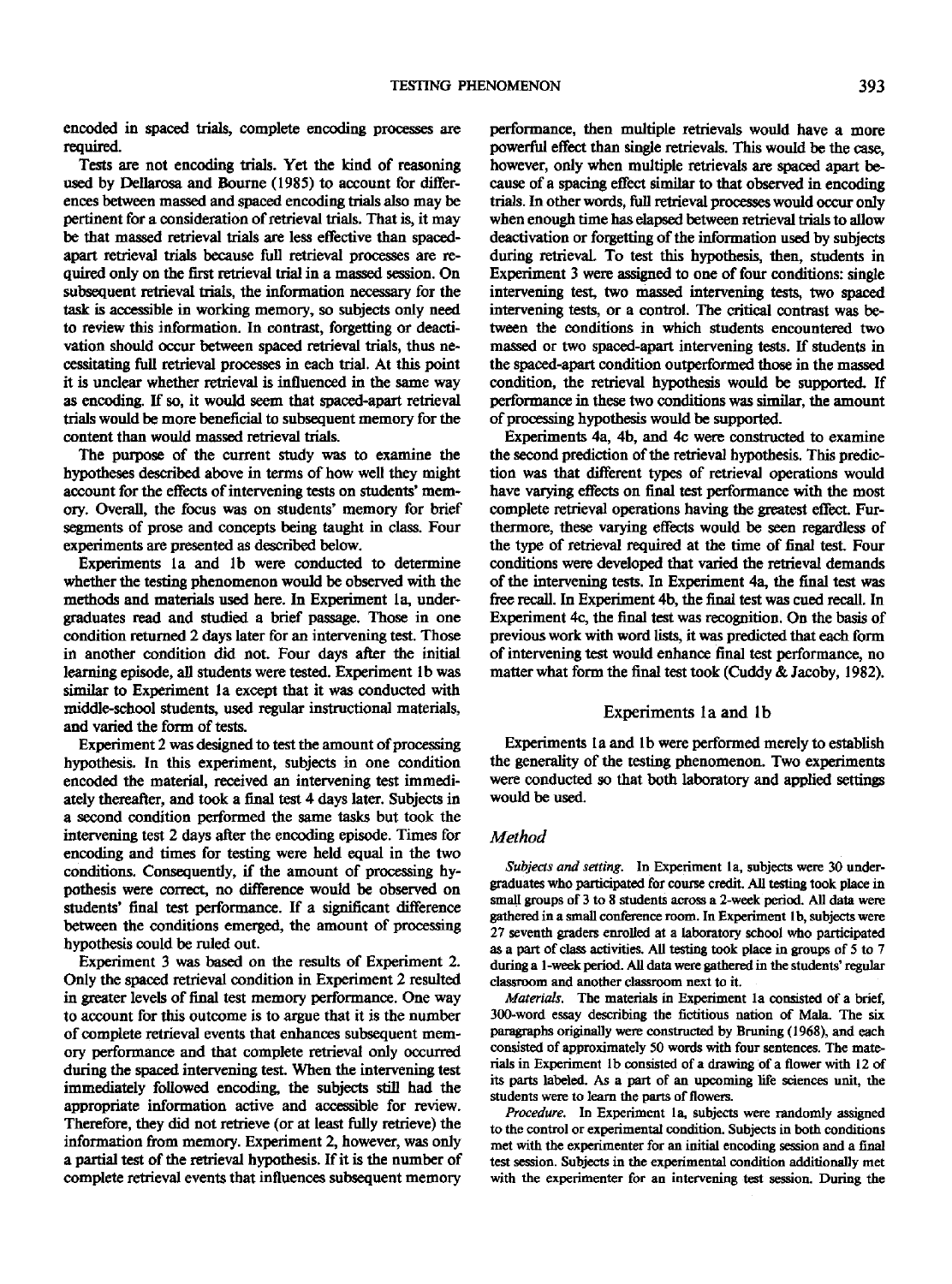initial encoding sessions, subjects received a brief set of written instructions and then the 300-word essay. All subjects were asked to read and study the essay carefully because they would be tested over its contents. Ten minutes were allowed for studying the essay. Subjects in the experimental condition received written instructions asking them to return in 2 days. Subjects in the control condition were asked to return in 4 days. When subjects in the experimental condition returned after 2 days, they were given a free-recall test over the essay. They were asked to do their best; partial recalls were encouraged. Ten minutes were allowed for this task, after which the subjects were dismissed and asked to return in 2 more days. Four days after the initial encoding, all subjects returned for a final test. This test also was free recall, and directions identical to those given for the intervening test were used.

In Experiment 1b the procedures were similar. In this instance, however, all students were conducted from their regular classroom to an adjacent room by the experimenter. There they were given a copy of the drawing of a flower with each of its parts labeled. The students were told that one of their upcoming activities would be to learn the parts of a flower and that these small group sessions could help them get a "head start." Then students were given 15 min to study the drawing. They were encouraged to draw their own version of the flower and to quiz themselves to see if the parts of the flower were in memory. After their studying was completed, all materials relevant to the experiment were collected. Two days after the initial encoding sessions, students in the experimental condition met with the experimenter and completed an intervening test. This test consisted of a version of the same drawing used during encoding with lines drawn to the various parts of the flower. In this instance, however, none of the parts were labeled, and students were asked to label the flower parts from memory. Ten minutes were allowed for this task, after which the materials were collected. All students completed a final test over the parts of the flower in their regular class 4 days after the initial encoding sessions. The final test was identical to the intervening test.

#### *Results and Discussion*

In Experiment la, the appearance of idea units from the essay (24 were possible) in subjects' final test protocols was scored by two raters  $(x = .93)$ . These data were then entered into a simple independent-samples  $t$  test, with conditions as the independent variable and idea units recalled as the dependent variable. The results,  $t(28) = 6.65$ ,  $p < .01$ ,  $SE_M =$ .79, indicated that subjects in the experimental condition *(M* = 9.06, *SD =* 2.49) recalled significantly more than subjects in the control condition ( $M = 3.80$ ,  $SD = 1.76$ ). In Experiment lb, the number of labels students could provide for the parts of flowers was scored by two raters ( $\kappa = 1.00$ ). These data also were entered into an independent-samples *t* test. The results,  $t(25) = 2.77$ ,  $p < .01$ ,  $SE_M = .63$ , indicated that students in the experimental condition recalled significantly more flower parts  $(M = 4.45, SD = 1.55)$  than students in the control condition ( $M = 2.36$ ,  $SD = 1.32$ ).

These results clearly indicated the presence of the testing phenomenon. The results, however, do not shed light on any of the hypotheses described earlier. To begin to examine these hypotheses, a second experiment was conducted.

#### Experiment 2

Experiment 2 was designed to test the amount-of-processing hypothesis. Although total processing time was held constant among conditions, the spacing of the initial encoding session, the intervening test, and the final test were varied. A significant difference among conditions would not support the amount of processing hypothesis and would instead favor the retrieval hypothesis.

#### *Method*

*Subjects, setting, and materials.* Subjects were 48 undergraduate volunteers participating for course credit. Data were gathered in small group sessions in a conference room. The materials were those used in Experiment 1.

*Procedure.* In general, the procedures were highly similar to those used in Experiment la. In this instance, however, subjects were randomly assigned to a control, a "massed," or a "spaced" condition. In the massed condition, subjects completed the initial encoding session and then immediately completed the intervening free-recall test. Four days later the subjects returned to complete the final test. In the spaced condition, subjects completed the initial encoding session, returned in 2 days for the intervening test, and then returned again after 2 more days for the final test. Subjects in the control condition had no intervening test. Ten minutes each were allowed for the initial encoding session in all conditions, the intervening test in both experimental conditions, and the final test in all conditions.

## *Results and Discussion*

The final test protocols were scored as previously described  $(x = .92)$ . Then the data were entered into a one-way analysis of variance (ANOVA) with conditions as the independent variable and essay idea units recalled as the dependent variable. The results,  $F(2, 45) = 55.05$ ,  $p < .01$ ,  $MS_e = 4.91$ , indicated a significant difference among the conditions. A priori orthogonal *t* tests then were used to follow up this finding. The results,  $t(45) = 11.42$ ,  $p < .01$ , revealed that subjects in the spaced condition recalled significantly more of the essay content on the final test than subjects in either the massed condition or the control condition. No other contrast was significant  $t < 1$  (see Table 1).

Table I

|  |  | Results of Experiments 1, 2, and 3 |  |  |  |
|--|--|------------------------------------|--|--|--|
|--|--|------------------------------------|--|--|--|

| Experiment/condition | M     | SD   |  |
|----------------------|-------|------|--|
| 1a                   |       |      |  |
| Control              | 3.80  | 1.76 |  |
| Intervening test     | 9.06  | 2.49 |  |
| 1b                   |       |      |  |
| Control              | 2.36  | 1.32 |  |
| Intervening test     | 4.45  | 1.55 |  |
| 2                    |       |      |  |
| Control              | 3.63  | 2.02 |  |
| Massed test          | 3.44  | 1.77 |  |
| Spaced test          | 10.69 | 2.57 |  |
| 3                    |       |      |  |
| Control              | 2.67  | 1.49 |  |
| One intervening test | 4.50  | 1.92 |  |
| Two massed tests     | 4.43  | 2.10 |  |
| Two spaced tests     | 9.44  | 1.53 |  |
|                      |       |      |  |

*Note.* Experiments la and 2 used idea units recalled from a brief essay as the dependent variable (24 were possible). Experiments lb and 3 used the number of flower parts recalled as the dependent variable (12 were possible).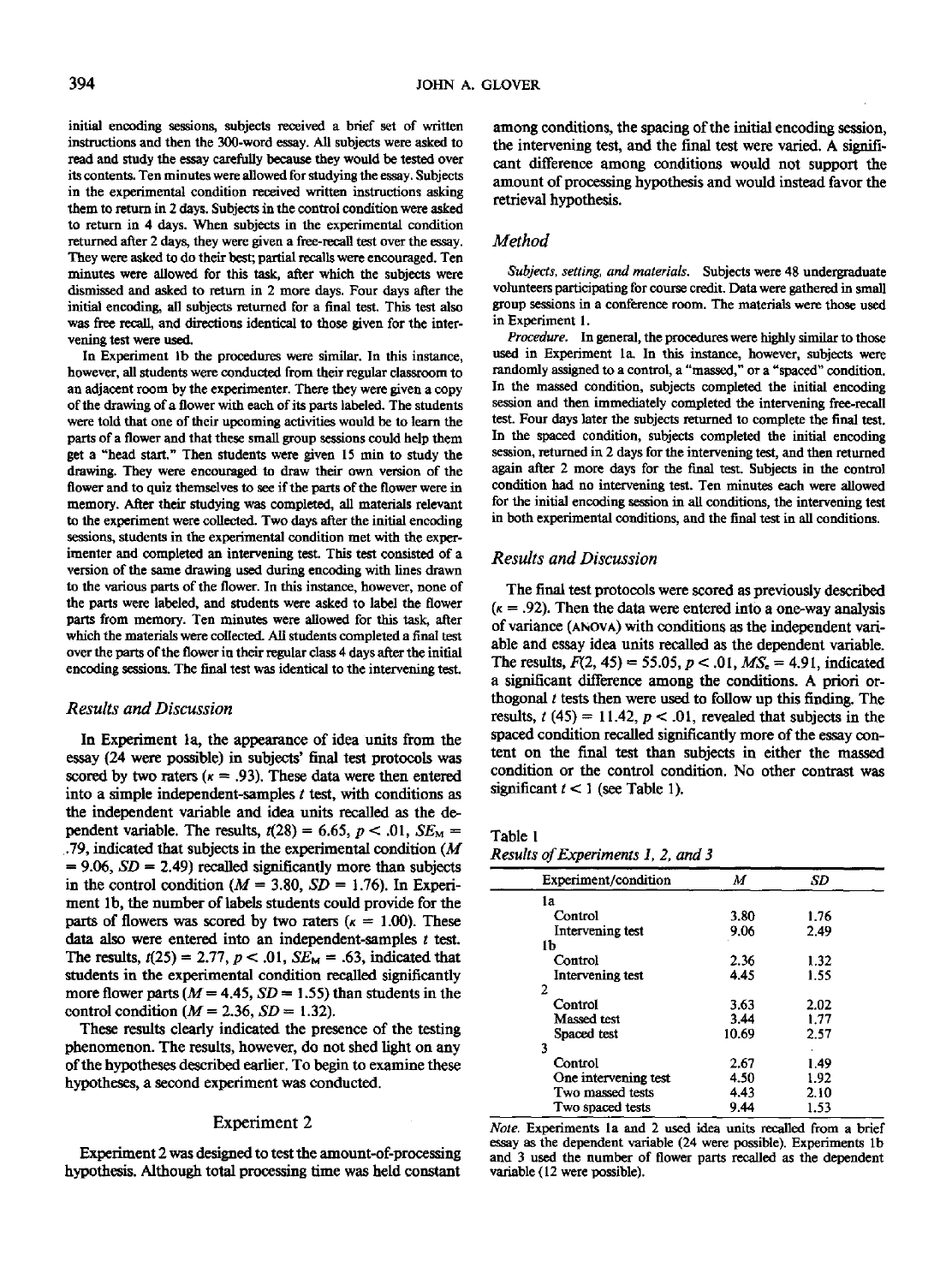The results of Experiment 2 confirm those of Experiments la and lb in terms of the appearance of the testing phenomenon. More important, however, the results seem to rule out the amount of processing hypothesis as an explanation for the testing phenomenon. When the intervening test was administered 2 days after the initial encoding session, memory performance on the final test was enhanced. In contrast, when the intervening test was administered immediately after the initial encoding session, no facilitation of final test performance was observed. This pattern of results clearly is inconsistent with the amount-of-processing hypothesis. Within our ability to control processing time, subjects in both conditions spent the same amount of time processing information. Our observations of students' test-taking behaviors in the massed and spaced conditions indicated no significant difference in the actual time spent on task of subjects in the massed *(M —* 9.88 min, *SD* = .54) and spaced *(M* = 9.92 min, *SD* = .49) conditions  $(t < 1)$ .

One way to account for the pattern of results seen in Experiment 2 is to suggest that it was the act of retrieving information for the intervening test that influenced final test performance. In this view, the act of retrieval itself is beneficial to future memory performance. Furthermore, complete retrieval processes may be most beneficial to memory performance, whereas less complete retrieval efforts may be less beneficial. In Experiment 2, it seems likely that full retrieval processes occurred on the intervening test only when it was delayed for 2 days after the initial encoding session. When the intervening test immediately followed the initial encoding session, however, it seems probable that a less complete retrieval event was required. It seems reasonable to assume that in the massed condition at least some of the essay content was still in short-term memory at the onset of the intervening test. In particular, it seems likely that the gist of the essay was available as well as the last few ideas mentioned in the text (Just & Carpenter, 1987).

If a retrieval hypothesis does account for the testing phenomenon, then two kinds of predictions can be made. First, multiple intervening tests may be more effective than single intervening tests. This should be true, however, only when multiple intervening tests are spaced apart so that they allow for complete retrieval operations in each instance. Second, different types of retrieval operations (free recall, cued recall, and recognition) may have varying effects on final test performance. The most complete retrieval operation (free recall) should have the greatest effect on final test performance. Experiment 3 was conducted in order to examine the first of these predictions and Experiment 4, to examine the second.

## Experiment 3

Experiment 3 was designed to determine whether two spaced-apart intervening tests were more effective than either a single intervening test or two massed intervening tests. If two spaced-apart intervening tests led to greater levels of recall than two massed intervening tests, the results would support the retrieval hypothesis.

## *Method*

*Subjects, setting, and materials.* Subjects were 57 seventh-grade students attending a consolidated, rural middle school. The students participated as a part of their normal science course. All data were collected in the students' regular classrooms and a room adjoining it. The materials were those used in Experiment lb.

*Procedure.* Students were randomly assigned to one of four conditions: single intervening test, two massed intervening tests, two spaced intervening tests, and control. All students were assigned the flower drawing as an in-class activity and given 15 min to study and redraw it in preparation for a future test (the parts of flowers were to be a major part of the students' next unit, to begin approximately 8 days after the experiment). After the study time, the materials were collected. Students in the single intervening test met with the experimenter the next day in small groups of 5 or 6. Students left class to come to these meetings in an adjoining room. During these meetings, students were given a blank drawing of a flower and were asked to label as many parts as they could from memory. Ten minutes were allowed for this activity, after which the students returned to class. Students in the two massed intervening tests condition generally encountered the same procedures except that after the first intervening test they were given exactly the same test a second time. They were told that this procedure "might help them keep from forgetting the parts of flowers by providing practice in remembering." Ten minutes were allowed for each of the two tests. The students in the two spaced intervening tests condition completed the first intervening test 1 day after the initial encoding session. After completing the task, they were dismissed. They returned the next day for the second intervening test, which consisted of exactly the same task. The experimenter recorded instances of student off-task behavior during all testing sessions. Students in the control condition received no intervening test. All students received their final test in class on the 5th day of the experiment. The final test was the same flower-labeling task.

## *Results and Discussion*

The number of flower parts correctly labeled by students was scored by two independent raters  $(k = 1.00)$ , and the data were entered into a one-way ANOVA, with conditions as the independent variable and flower parts correctly labeled as the dependent variable. The results,  $F(3, 53) = 38.16, p < .01$ ,  $MS_e = 3.16$ , indicated a significant difference among the conditions (see Table 1). The orthogonal *t* tests indicated that students in the two spaced intervening tests condition recalled significantly more of the flower parts on the final test than students in any of the other conditions  $t(55) = 12.08$ ,  $p < .01$ . No significant difference was observed between students in the single intervening test condition and students in the two massed intervening tests condition, *t <* 1. Students in each of these conditions, however, recalled significantly more flower parts than students in the control condition,  $t(55) = 3.27$ , *p*  $< 0.01$ .

The results of Experiment 3 clearly confirm the prediction made concerning the effects of two intervening tests. That is, two intervening tests were significantly more beneficial to final memory performance than one intervening test, but only when the two intervening tests were spaced apart. When two intervening tests were massed, final memory performance was not improved beyond what was achieved by means of a single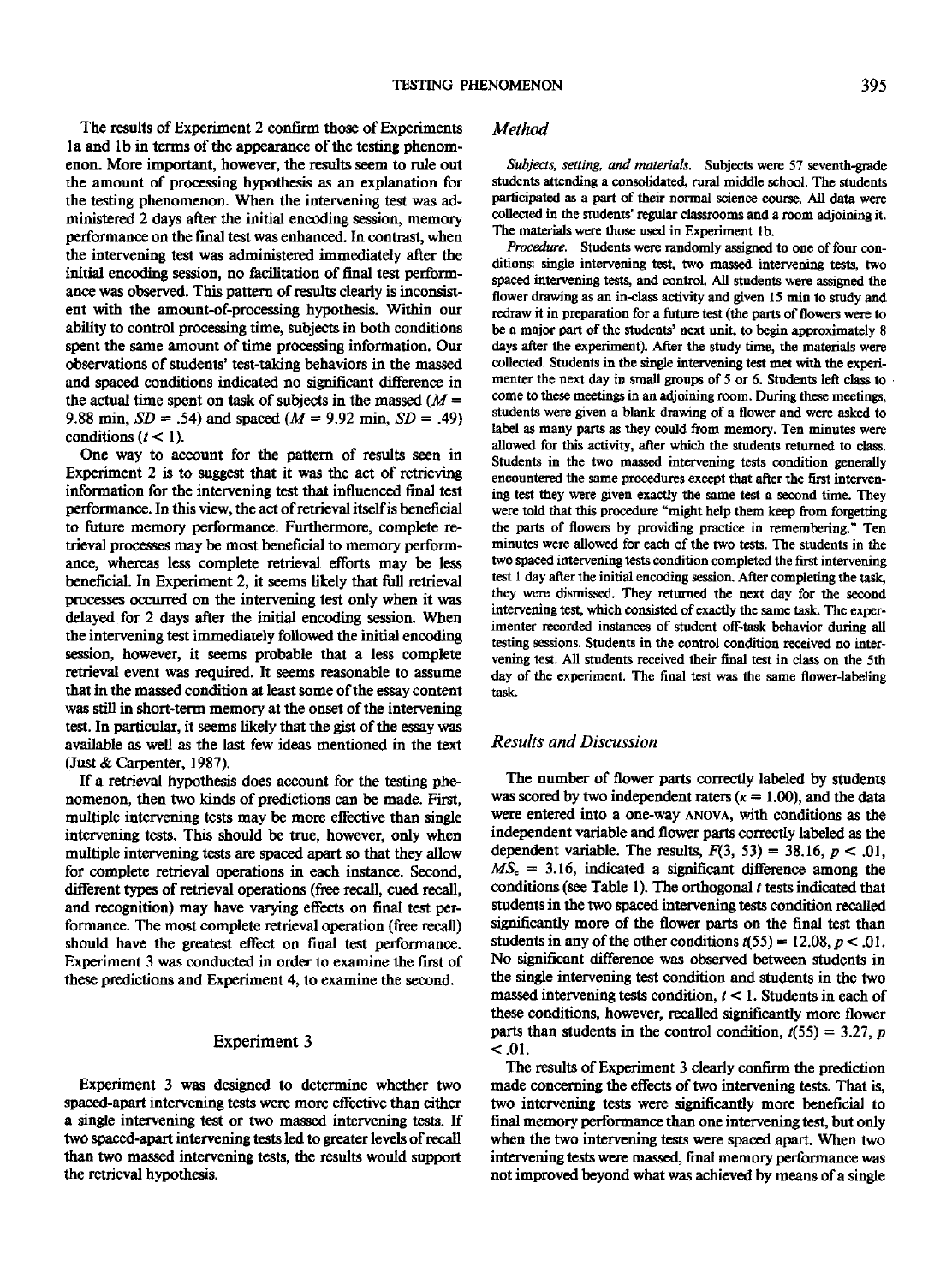intervening test. This result was observed even though equal times were allocated for each test, and no observable differences in on-task behaviors were seen among students. Using Oellarosa and Bourne's explanation (1985) for the spacing effect in encoding as a heuristic, a retrieval effects explanation for the results of Experiment 3 seems fairly clear. Retrieval processes facilitate subsequent retrieval. Each additional retrieval process performed on a set of materials further enhances the memorability of the material. In Experiment 3, full (or complete) retrieval processes were required on two occasions only when the intervening tests were spaced apart. When two intervening tests occurred one after the other, only one instance of full retrieval processes was required. Consequently, performance was not better than when only one intervening test was given. This is because the retrieval demands of one intervening test and two massed intervening tests were highly similar.

Although the results of Experiment 3 confirmed one of the predictions made on the basis of the retrieval effects hypothesis, another prediction remained to be tested. For that reason, a fourth experiment was conducted.

#### Experiments 4a, 4b, and 4c

A second prediction that can be made on the basis of a retrieval effects hypothesis is that the most complete retrieval operations should have the greatest influence on final test performance. Furthermore, this influence should be observed regardless of the type of retrieval operation required on the final test. Experiments 4a, 4b, and 4c were designed to examine this prediction.

Although it has been argued that recall and recognition involve different processes (see Klatsky, 1984, for a review), a dual-process model such as Anderson's (e.g., 1985) distinguishes among free recall, cued recall, and recognition primarily on the basis of the number of points at which memory searches may begin and the way in which activation spreads. From such a perspective, the amount or completeness of processing required by retrieval tasks increases from recognition to cued recall to free recall. Simply, individuals are presented many more points from which to enter memory in recognition tasks than in recall tasks. Consequently, free-recall tasks require fuller, more complete retrieval processing than cued-recall or recognition tasks. The results of Experiments 2 and 3 point to the possibility that the completeness of retrieval influences the subsequent memorability of the information memory was facilitated only when intervening tests engendered complete retrieval processes. If the influence of intervening tests on final memory performance is governed by the completeness of the retrieval processes, then it seems reasonable to argue that free recall should result in the greatest benefit to later memory performance followed by cued recall and then recognition. Furthermore, this pattern of results should be observed regardless of whether the final test is a free-recall, cued-recall, or recognition test. On the other hand, if the results indicated that final test performance was greatest when the type of retrieval on the intervening test and the final test matched (as per Tulving's reasoning, 1985), the conclusion would be that final test performance was most influenced by a match of processing operations and that intervening tests influenced subjects' responses to final tests by means of some form of processing-context phenomenon.

#### *Method*

*Subjects, setting, and materials.* Each of the three experiments used 65 undergraduate volunteers who participated for course credit. As a result of missed sessions or incorrectly followed directions, the three experiments included 59, 62, and 64 subjects, respectively. Subjects participated in small groups of 5 to 8 and met in two small conference rooms for all their sessions. The stimulus materials were those used in Experiment la. The intervening cued-recall test consisted of 12 sentences taken from the essay (the first and last sentences from each paragraph) that were paraphrased and ended with a blank (e.g., "Mala's form of government is  $\_\_\_\$ ."). The intervening recognition test consisted of 12 sentences, 6 sentences drawn from the essay (the 2nd sentence in each paragraph) and 6 false sentences, all 12 in random order. The final cued-recall test used in Experiment 4b consisted of 24 paraphrased sentences, each ending with a blank, taken from the essay. The final recognition test used in Experiment 4c consisted of 48 sentences presented in random order: the 24 sentences contained in the essay and 24 distractors taken from other Mala material.

*Procedure.* The three experiments were run concurrently. Of the 195 students recruited for participation, 65 were randomly assigned to each of the experiments. In each experiment, subjects again underwent random assignment, this time to one of four conditions: freerecall intervening test, cued-recall intervening test, recognition intervening test, and control. As in Experiment 2, the order of events was the initial encoding session followed by the intervening test 2 days later in the experimental conditions. In all conditions, the final test occurred 4 days after encoding. The experiments varied in that Experiment 4a used a free-recall final test. Experiment 4b used a cued-recall final test, and Experiment 4c used a recognition final test.

# *Results and Discussion*

The results from the three experiments were analyzed separately. In each instance the data were analyzed in an ANOVA, with conditions as the independent variable. In Experiment 4a the dependent variable was idea unit recall, in Experiment 4b the dependent variable was cued-recall scores, and in Experiment 4c the dependent variable was the number of correctly recognized sentences. Table 2 summarizes the data from Experiments 4a, 4b, and 4c.

In Experiment 4a, the analysis revealed a significant difference among conditions,  $F(3, 55) = 25.64$ ,  $p < .01$ ,  $MS_e =$ 5.48; see Table 1). The orthogonal *t* tests indicated that subjects in the free-recall condition recalled significantly more idea units on the final test than subjects in any of the other conditions,  $t(55) = 11.69$ ,  $p < .01$ . In addition, subjects in the cued-recall condition recalled significantly more on the final test than the subjects in the control condition,  $t(55) = 4.10$ . Furthermore, there was no significant difference between subjects in the cued-recall and subjects in the recognition conditions,  $t(55) = 1.06$ .

When the results from Experiment 4b were considered, the analysis indicated a significant difference among conditions,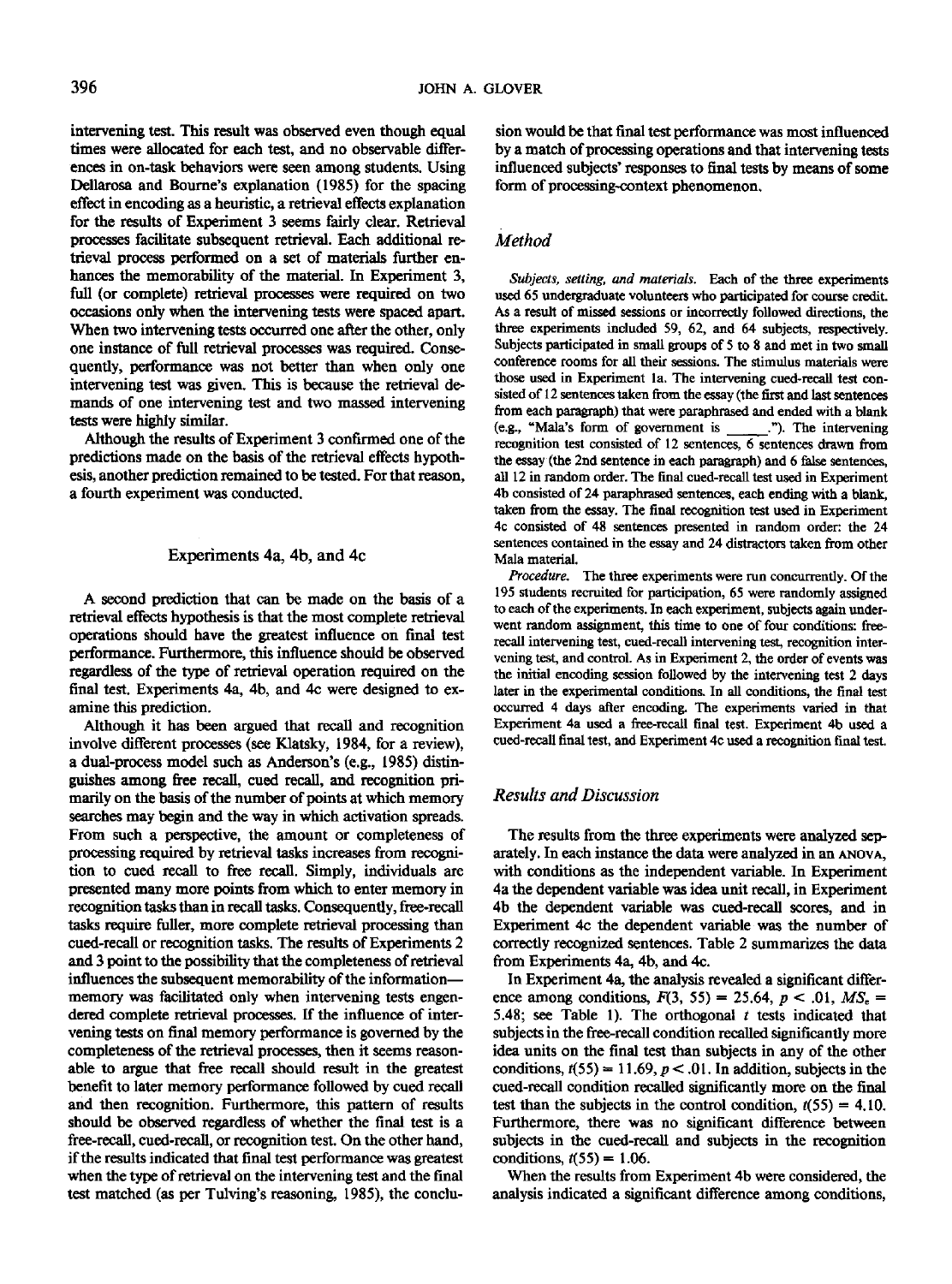Table 2 *Results of Experiment 4*

| Experiment/condition | M     | SD   |  |
|----------------------|-------|------|--|
| 4а                   |       |      |  |
| Control              | 3.71  | 1.99 |  |
| Free recall          | 10.75 | 2.79 |  |
| Cued recall          | 8.44  | 2.26 |  |
| Recognition          | 7.20  | 1.90 |  |
| 4 <sub>b</sub>       |       |      |  |
| Control              | 2.93  | 1.81 |  |
| Free recall          | 7.31  | 2.23 |  |
| Cued recall          | 5.31  | 2.02 |  |
| Recognition          | 4.07  | 2.08 |  |
| 4c                   |       |      |  |
| Control              | 6.07  | 2.52 |  |
| Free recall          | 11.53 | 3.99 |  |
| Cued recall          | 8.93  | 2.57 |  |
|                      | 8.07  | 2.46 |  |
| Recognition          |       |      |  |

*Note.* Experiment 4a used idea units recalled from a brief essay as the dependent variable (24 were possible). Experiment 4b used cued recall (24 were possible), whereas Experiment 4c used recognition (24 were possible).

 $F(3, 58) = 11.89, p < .01, MS<sub>e</sub> = 4.46$  (see Table 1). The results of orthogonal contrasts indicated that subjects in the free-recall condition had significantly higher final test cuedrecall scores than subjects in any other condition,  $t(58) =$ 8.43, *p <* .01. In addition, subjects in the cued-recall condition had significantly greater final test cued-recall scores than subjects in the control condition,  $t(58) = 4.02$ ,  $p < .01$ . No other contrasts reached significance.

The data from Experiment 4c similarly were entered into a one-way ANOVA. The results,  $F(3, 60) = 7.85, p < .01, MS_e =$ 9.43, indicated a significant difference among the conditions (see Table 1). Orthogonal contrasts indicated that subjects in the recall condition recognized significantly more of the chapter's content than subjects in any other condition, *t(60) =* 9.32, *p <* .01. In addition, subjects in the cued-recall condition recognized significantly more essay content than subjects in the control condition,  $t(60) = 3.08$ ,  $p < .01$ . No other contrast was significant.

In each instance, the pattern of memory performance was as follows: The free recall intervening test resulted in greater levels of memory performance than the test, which led to greater performance than the recognition intervening test, which led to memory performance superior to the control condition. Even though the difference between the cued-recall intervening test condition and the recognition intervening test condition was not significant, the pattern of results would seem to indicate that it was the completeness of the retrieval process engaged in during the intervening test that influenced final test performance.

It also should be noted that consideration was given to treating Experiments 4a, 4b, and 4c as separate segments of a more complex Experiment 4. In such a combined approach, "proportion remembered" would have served as the dependent variable. This, however, would have introduced the unavoidable bias of treating free recall, cued recall, and recognition as though scores on these measures were directly comparable.

## General Discussion

The results of the current study demonstrate the robustness of the testing phenomenon and begin to suggest theoretical accounts for its appearance. Experiments la and lb showed the generalizability of the testing phenomenon to the methods and materials used in the current study. Experiment 2 determined that an intervening free-recall test enhanced subsequent memory performance, but only when the intervening test was spaced apart from the initial encoding session. Because processing time was carefully controlled in both the spaced and massed conditions, an amount-of-processing hypothesis was rejected as an explanation for the testing phenomenon. In Experiment 3, two intervening tests had a more facilitative effect on final memory performance than a single intervening test but only when the two intervening tests were spaced apart. This result suggests that it was the retrieval process and, more specifically, the number of complete retrieval events that influenced subsequent memory performance. The results of Experiments 4a, 4b, and 4c all indicated that free-recall intervening tests had a significantly more facilitative influence on subsequent memory performance than cued-recall or recognition intervening tests. Cued-recall intervening tests and recognition intervening tests both had significantly beneficial effects on final test performance. Finally, this general pattern was observed on free-recall, cuedrecall, and recognition final tests. Like the results of Experiment 3, the results of Experiment 4a, 4b, and 4c seem to support the retrieval hypothesis.

It should be noted that there is no absolute way of dealing with processing time. Even though the same amount of time was allocated to each testing session and even though no observable differences in processing (or, more correctly, ontask behavior) time turned up, it is still possible that subjects in different conditions used their time in different ways. Such difficulties in completely accounting for subjects' processing times, however, seem unavoidable. Still, because consistent results appeared over each of the replications, the current results do indeed seem to rule out processing-time hypotheses.

It also is important to note a potential bias pointed out by one of the reviewers of this manuscript. That is, in Experiment 4, where differences on final test performance could have been due to the fact that the cued-recall and the recognition intervening tests required that only a portion of the materials be remembered, whereas subjects who received the free-recall intervening test ostensibly could have remembered the entire passage. This bias would make the separation of an amount of processing from a number-of-complete-retrievals hypothesis very difficult, because attenuated demands from cuedrecall or recognition intervening tests would engender lower amounts of processing than free-recall intervening tests. This bias presumably could be addressed by broadening the cuedrecall and recognition intervening tests. At some point, however, the sheer amount of time involved in various forms of intervening tests would seem to result in an additional confound.

Unlike early work in educational settings (Spitzer, 1939), the focus of the current study was on a theoretical accounting for the testing phenomenon. The current study also confirmed some of the findings of more recent laboratory research,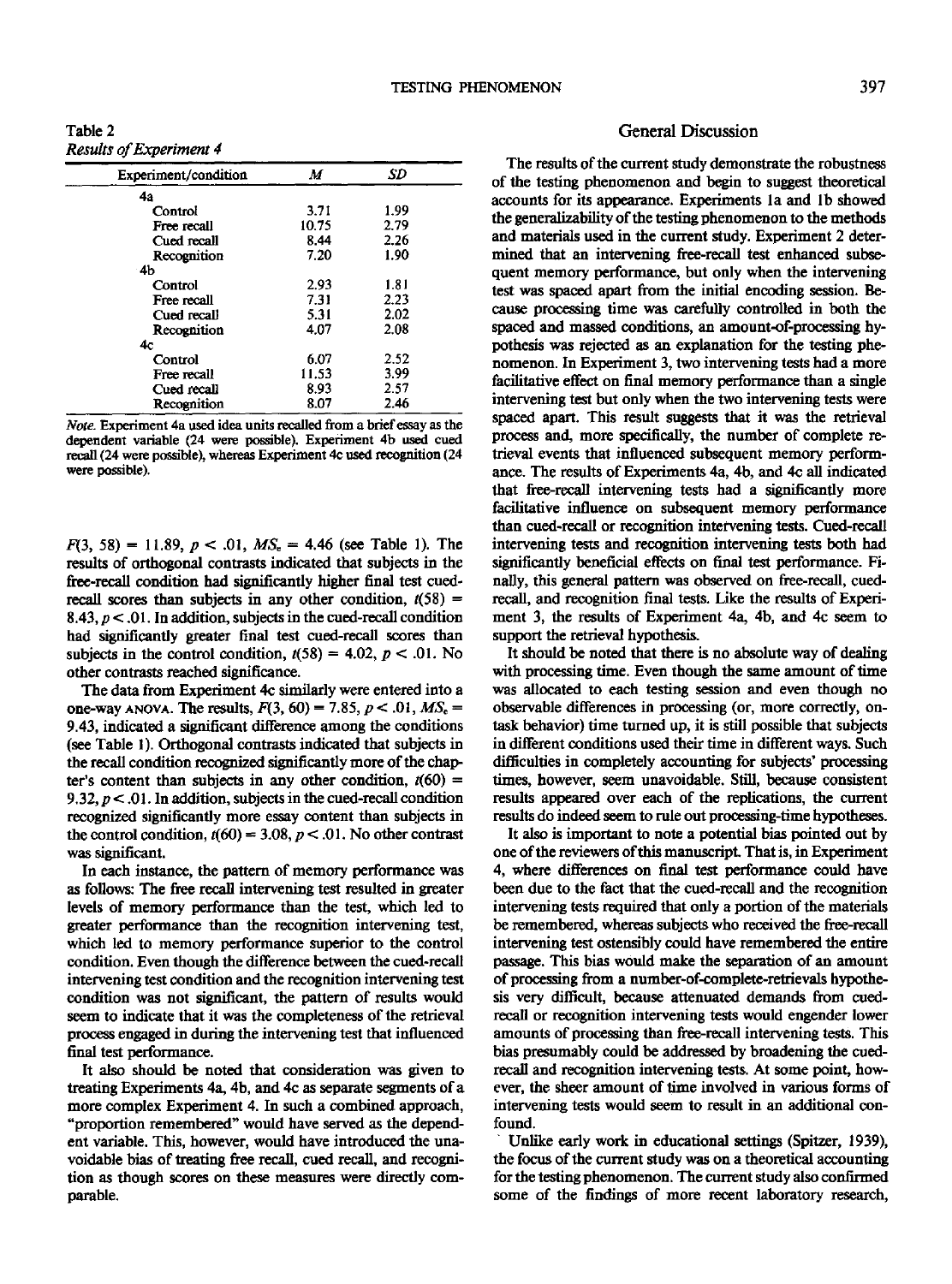particularly the appearance of the spacing effect in retrieval trials (Modigliani & Hedges, 1987). Unlike recent laboratory research, however, the current work focused on to-be-remembered materials that are much closer to typical classroom assignments (i.e., brief essays and labels for the parts of a flower).

The results of the current study suggest that it is the number and completeness of retrieval events that influence subsequent memory performance. Two converging arguments seem to support this conclusion. First, two intervening tests were more facilitative than one intervening test only when the intervening tests were spaced apart. If Dellarosa and Bourne's (1985) reasoning about encoding trials can be extended to retrieval trials, it can be argued that only when the two retrieval trials were spaced apart did full retrieval occur in both instances. When the two intervening tests were massed, in contrast, full retrieval occurred only during the first intervening test. The second intervening test, which immediately followed the first, required only a shallow reprocessing of content in working memory.

The second argument supporting the idea that the number and completeness of retrieval events influence subsequent memory performance is based on the effects of different kinds of intervening tests on final test performance. Presumably, free recall requires a more complete retrieval episode than cued recall, which itself requires a more complete retrieval episode than recognition (see Anderson, 1985). The results of Experiments 4a, 4b, and 4c indicated that free recall had a more facilitative influence on subsequent retrieval performance than cued recall and that cued recall had a larger, although not a significantly larger, influence on memory performance than recognition. This pattern was observed when free recall, cued recall, and recognition were used on the final test. These results suggest that the completeness of intervening retrieval events influences subsequent retrieval, with the more complete intervening retrieval events having a more beneficial effect than less complete intervening retrieval events. In addition, the results cast doubt on potential contextual explanations for the testing phenomenon.

Overall, then, the results of the experiments reported here suggest it is the number of retrieval events and their completeness that set the parameters for the testing phenomenon. In general, it seems reasonable to hypothesize that, as the number of retrieval events between initial encoding and final testing increase, so too should final memory performance. This hypothesis should only hold, however, for complete retrieval events. Furthermore, it also seems reasonable to expect that the law of diminishing returns must set in at some point. That is, after some as yet undetermined number of intervening retrievals, subsequent memory performance probably will not be further enhanced. In addition, it also can be hypothesized that complete intervening retrieval events (i.e., free recall) will have a more beneficial effect on subsequent memory performance than less complete (i.e., recognition) intervening retrieval events. This hypothesis, however, must be tempered with consideration of the relative difficulty of various intervening retrieval events (e.g., the possibility that some recognition tasks will be more difficult than recall tasks, and, therefore, will require more complete retrieval).

How does the retrieval event actually influence memory? Although there is no clearly acceptable explanation for what is involved in retrieval, the findings of a post hoc analysis may be helpful. That is, an analysis of subjects' protocols indicated that the material recalled on the final tests always was a subset of the materials recalled on the intervening tests. That is, in the experimental conditions, nothing was recalled on the final tests that had not been recalled on the intervening tests. This prompted a speculation that was based on a dualprocess model of retrieval (e.g., Anderson, 1985). That is, it can be postulated that intervening tests have their effect on subsequent retrieval because the first retrieval event "unitizes" the set of items retrieved. The nodes activated fully enough to allow for retrieval have the activation pathways among them strengthened and, perhaps, increased. On subsequent retrievals, then, the set of items retrieved previously have closer links to one another and the retrieval of any one of this set increases the likelihood of retrieving any other of the set. Furthermore, such unitization only includes previously recalled items. This speculation accounts for the items on subsequent retrieval trials always being a subset of an initial retrieval. Those items not retrieved on the first retrieval are not part of the "unit" activated during later retrievals and so are not readily available in memory.

It also should be noted that retrieval need not be seen as having unique or unusual effects on recall to account for the results of the current study. It is possible that retrieval simply is a special form of rehearsal (see Modigliani & Hedges, 1987, for an argument favoring this position). It may be that retrieval events merely allow for an additional full processing of the material (see Dellarosa & Bourne, 1985) much as spaced encoding events do. Furthermore, this perspective could account for the fact that the items remembered during the final test always are a subset of the items remembered on the intervening test. Simply stated, the items retrieved on the first intervening test become the set of items rehearsed for subsequent tests. Those items not retrieved on the first intervening test are not likely to be retrieved in the future because they did not receive additional rehearsal. The results of Experiments 4a, 4b, and 4c do not fit neatly into this perspective because no match-of-operations effect was observed as would be expected if retrieval events were merely special cases of rehearsal. Still, this explanation cannot be ruled out completely.

The two speculations described above could be contrasted, it seems, by examining the role of various prompts of different strengths on subsequent memory for the material and by using various probe techniques more sensitive than recall tests. In any event, regardless of whether retrievals are special instances of rehearsal or unique cognitive activities, the results clearly indicate that intervening tests enhance student's memory for content and that it is not the sheer amount of rehearsal involved that brings about the improved memory.

#### References

Anderson, J. R. (1985). *The architecture of cognition.* Cambridge, MA: Harvard University Press.

Bruning, R. H. (1968). Effects of review and testlike events within